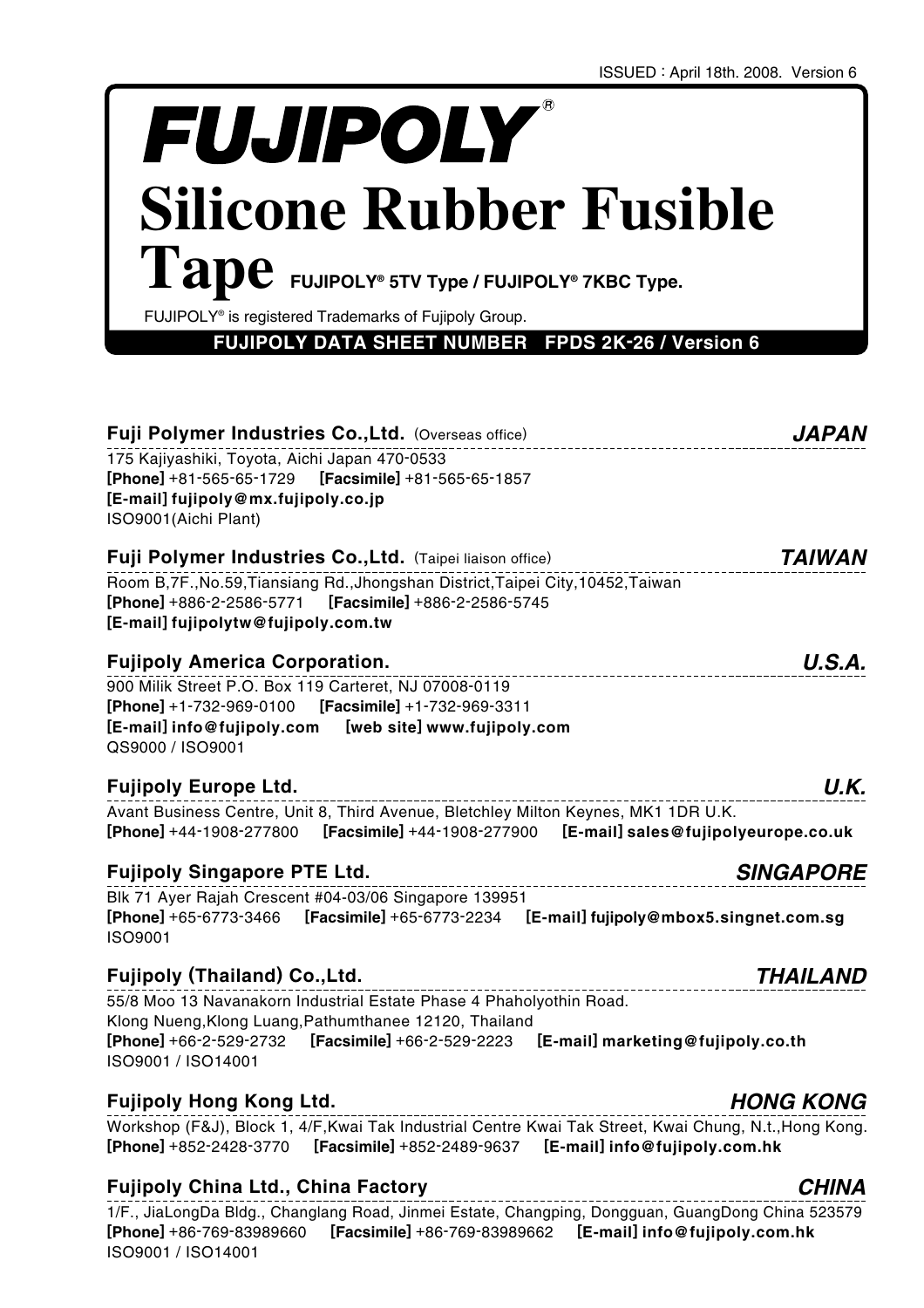# **FUJIPOLY<sup>®</sup> DATA SHEET** FPDS 2K-26

# **1] Product Name :**

-1) Insulation silicone Rubber Fusible Tape ( FUJIPOLY® 5TV Type )

-2) Conductive silicone Rubber Fusible Tape ( FUJIPOLY® 7KBC Type )

# **2] Features :**

 By spiral wrapping each succesive layer slightly over the previous one, the tape fuses to itself over the component. Bonding only to itself, the permanent fusion begins within three minutes after contact.

 Once the amalgamation is cured. the protected area withstands exposure to moisture, elecctrical and mechanical shock, temperature extremes, UV and ozone without degradation. Accordingly, its use in a wide range of situations, not normally handled by a tape product, is extremely feasible and offers a considerable cost reduction versus otherwise common or alternate methods.

Available in two formulations : Insulation and Conductive. The insulation type (FUJIPOLY<sup>®</sup> 5TV Type) can be substiuted any where other forms of insulating materials are used ; such as, in place of custom die-cut pads, potting compounds and ever-moldings.

The conductive type (FUJIPOLY<sup>®</sup> 7KBC Type) derives its properties from loading of the silicone rubber base material with high density carbon. Resiliency and long-term aging properties are excellent ; applicable in a very wide temperature range from –45°Cto+250°C (–49°to +480°F ).Shielding effectiveness in RFI / EMI applications is adequate in many situations and is especially useful on irregular surfaces where costly custom shielding solutions may otherwise be necessary.

 Two profiles are available. rectangular and delta shaped. The rectangular is a typical tape shape ( available for insulation type only ) used universally for most applecations: the delta shape facilitates spiral wrapping around cables and harnesses by way of its natural tendency to conform in a helix.

-1) Insulation silicone Rubber Fusible Tape ( FUJIPOLY® 5TV Type )

- -a) FUJIPOLY® 5TV Type are class H ( 180°C / 360°F ) electrical insulation tapes.
- -b) Consisting self-amalgamating silicone rubber.
- -c) They are applicable in a very wide range of temperatures.
- -d) Developed by Fujipoly original silicone rubber technology.

-2) Conductive silicone Rubber Fusible Tape ( FUJIPOLY® 7KBC Type )

- -a) Fujipoly conductive RFI / EMI / ESD Silicone Rubber Fusible Tapes are electrical conductive tapes consisting self-amalgamating silicone rubber.
- -b) They are applicaboe in a very wide range of temperatures.

 $(-45^{\circ}C - 4250^{\circ}C)$  –49°F ~ +480°F)

-c) Developed by Fujipoly original silicone rubber technology.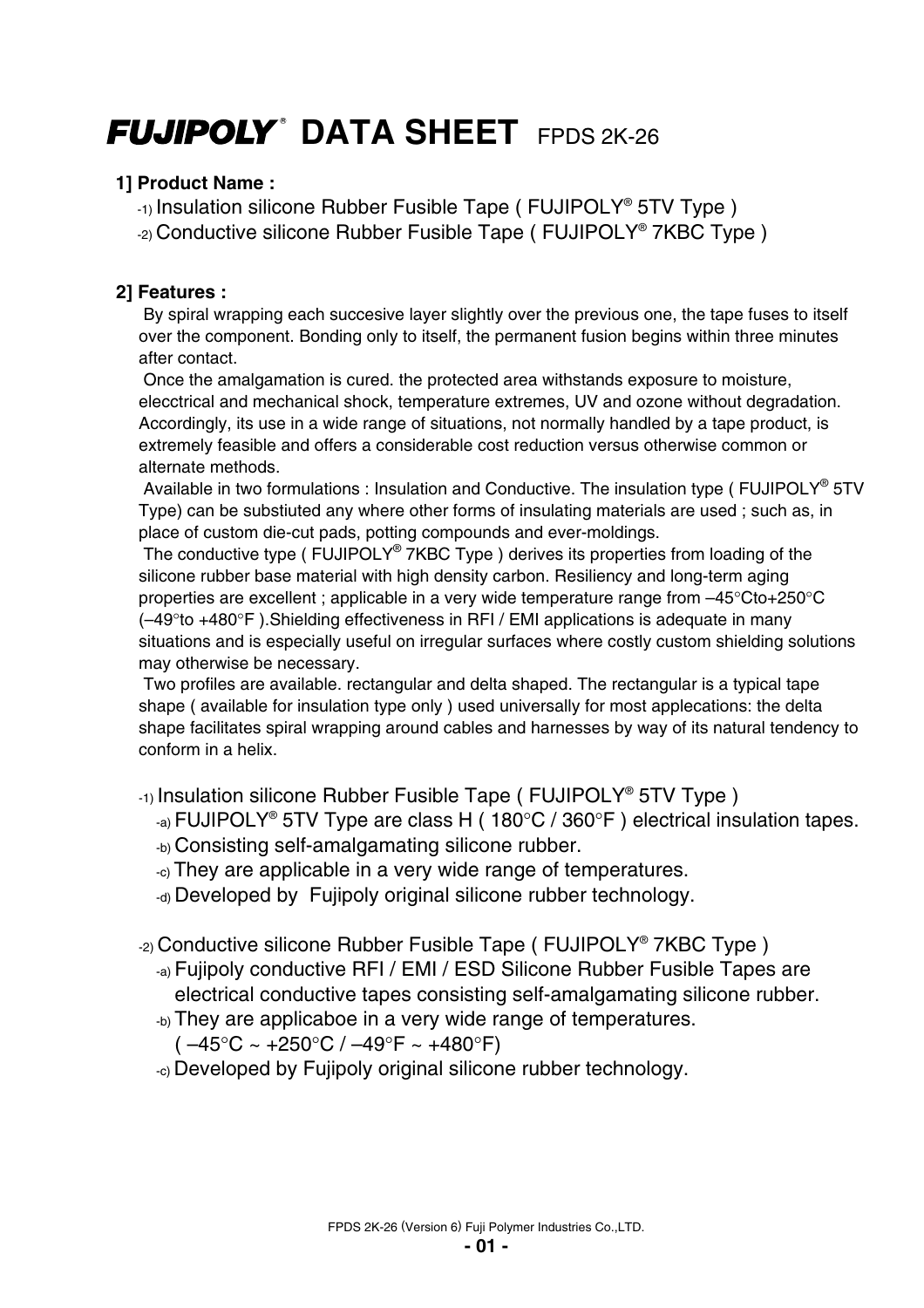#### FPDS 2K-26 (Version 6) Fuji Polymer Industries Co.,LTD.

# **3] Typical Properties.**

| <b>Insulation Tape</b><br><b>Part Number</b> | Color | <b>Hardness</b><br>(Shore A) | <b>Tensile</b><br>Strength<br>(Kg) | <b>Elongation</b><br>( %) | Tear<br>Strength<br>( %) | <b>Adhesive</b><br>Force<br>(gr) | Withstand<br>Voltage<br>(AC KV) | Volume<br>(ohms)<br>Nomal | Volume<br> Resistivitv   Resistivitv<br>(ohms)<br>Moist | <b>Thermal</b><br>Weight<br>Loss<br>( %)          | Content<br>Siloxane<br>$(wt,\%)$                             |
|----------------------------------------------|-------|------------------------------|------------------------------------|---------------------------|--------------------------|----------------------------------|---------------------------------|---------------------------|---------------------------------------------------------|---------------------------------------------------|--------------------------------------------------------------|
| FLAT - 5TV - 8 - .75                         | red   | 50±5                         | >1.1                               | >400                      | >100                     | > 300                            | > 4.0                           |                           | $1.0x10^{15}$ 1.0x10 <sup>10</sup>                      | 6.2% $@$<br>$225^{\circ}$ C<br>(440°F)<br>x24 Hrs | $D_{4}$ ~ $D_{10}$ ~=0.27<br>ID11~D20~=0.40<br>tatal= $0.67$ |
| <b>FLAT - 5TV - 8 - 1.0</b>                  | red   | 50±5                         | >1.5                               | >400                      | >100                     | >400                             | > 4.0                           |                           | $1.0x10^{15}$   1.0x10 <sup>10</sup>                    |                                                   |                                                              |
| FLAT - 5TV - 10 - .75                        | red   | 50±5                         | >1.8                               | >400                      | >100                     | > 300                            | > 4.2                           |                           | $1.0x10^{15}$   1.0x10 <sup>10</sup>                    |                                                   |                                                              |
| FLAT - 5TV - 10 - 1.0                        | red   | 50±5                         | > 2.5                              | >400                      | >100                     | > 400                            | > 4.2                           |                           | $1.0x10^{15}$   1.0x10 <sup>10</sup>                    |                                                   |                                                              |
| FLAT - 5TV - 12 - .75                        | red   | 50±5                         | > 2.7                              | >400                      | >100                     | > 300                            | > 4.5                           |                           | $1.0x10^{15}$ 1.0x10 <sup>10</sup>                      |                                                   |                                                              |
| FLAT - 5TV - 12 - 1.0                        | red   | 50±5                         | > 3.5                              | >400                      | >100                     | >400                             | > 4.5                           | $1.0x10^{15}$             | $1.0x10^{10}$                                           |                                                   |                                                              |
| FLAT - 5TV - 20 - .75                        | red   | 50±5                         | > 4.5                              | >400                      | >100                     | > 300                            | > 5.0                           |                           | $1.0x10^{15}$ 1.0x10 <sup>10</sup>                      |                                                   |                                                              |
| FLAT - 5TV - 20 - 1.0                        | red   | 50±5                         | > 6.0                              | >400                      | >100                     | > 400                            | > 5.0                           |                           | $1.0x10^{15}$ 1.0x10 <sup>10</sup>                      |                                                   |                                                              |
| <b>DELTA-5TV-40-1.0</b>                      | red   | $50\pm5$                     | > 5.6                              | >400                      | >100                     | >400                             | > 6.0                           |                           | $1.0x10^{15}$ 1.0x10 <sup>10</sup>                      |                                                   |                                                              |
|                                              |       |                              |                                    |                           |                          |                                  |                                 |                           |                                                         |                                                   | Table - 2                                                    |

|                                    |       |                 |                     |                                |                  |                     |         |                                                      |                                         | .                                                                        |
|------------------------------------|-------|-----------------|---------------------|--------------------------------|------------------|---------------------|---------|------------------------------------------------------|-----------------------------------------|--------------------------------------------------------------------------|
| <b>Conductive Tape</b>             | Color | <b>Hardness</b> | Tensile<br>Strength | Elongation                     | Tear<br>Strength | Adhesive  <br>Force |         | Shielding   Shielding<br>Effectiveness Effectiveness | <b>Thermal</b><br><b>Weight Loss</b>    | Content<br>Siloxane                                                      |
| <b>Part Number</b>                 |       | (Shore A)       | Kg)                 | %                              | %                | gr                  | 100 MHz | GHz                                                  | (%`                                     | (wt.%)                                                                   |
| <b>FLAT - 7KBC - 10 -1.0 black</b> |       | $68 \pm 5$      |                     | $ 2.00$ min $  > 150$ $  > 75$ |                  | 2.00min 30dB        |         | 30dB                                                 | $6.2\%$ @                               | $D_{4}$ ~ $D_{10}$ ~=0.27<br>$D_{11}$ ~ $D_{20}$ ~=0.40<br>tatal= $0.67$ |
| <b>FLAT - 7KBC - 20 -1.0 black</b> |       | $68 + 5$        |                     | $ 2.00$ min $  > 150$ $  > 75$ |                  | 2.00min 30dB        |         | 30dB                                                 | $225^{\circ}C(440^{\circ}F)$<br>x24 Hrs |                                                                          |

All dimensions in inches and millimeters.



**Table - 1**

**Figure 1**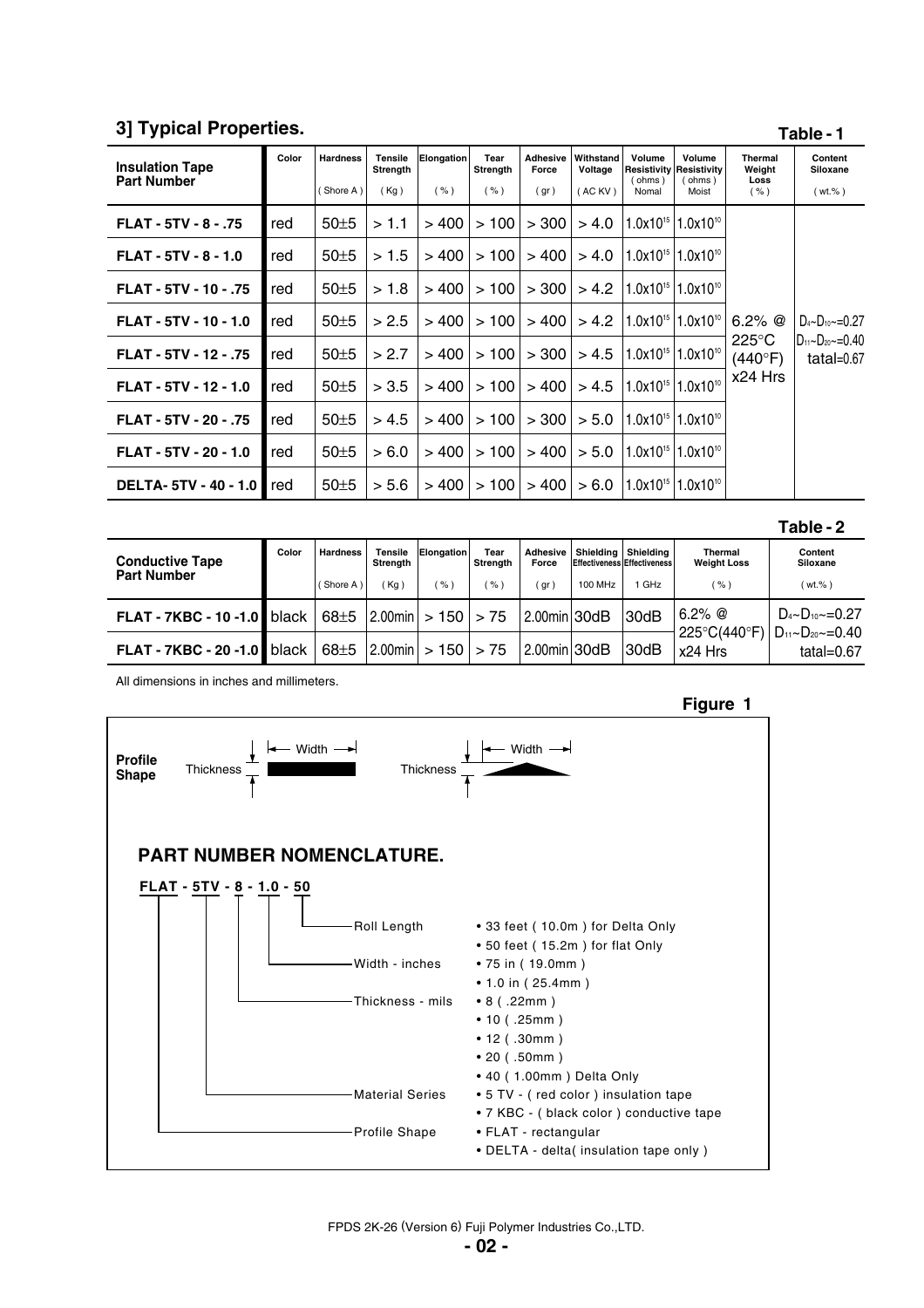# **4] Package :** 4 Rolls / 1 package

 **5] Shelf Life :** 6 month after delivery at normal temperature.

# **6] Test method for the Low Molecular Siloxane content :**

## **[ Test method ]**

< The preprocessing >



< The measurement condition>

- model : SHIMAZU SEISAKUSHO Co,. Ltd. GC -12A
- detector : FID ( The hydrogen flame ionization detector. )
- column : OV -17 ( 3m )

column temperature : 60ºC • 2min – temperature-programmed 16ºC/min–Maintenance 300ºC

ventage temperature : 280ºC

carrier gas flow rate : 40ml / min

inculcating quantity : 2 μl